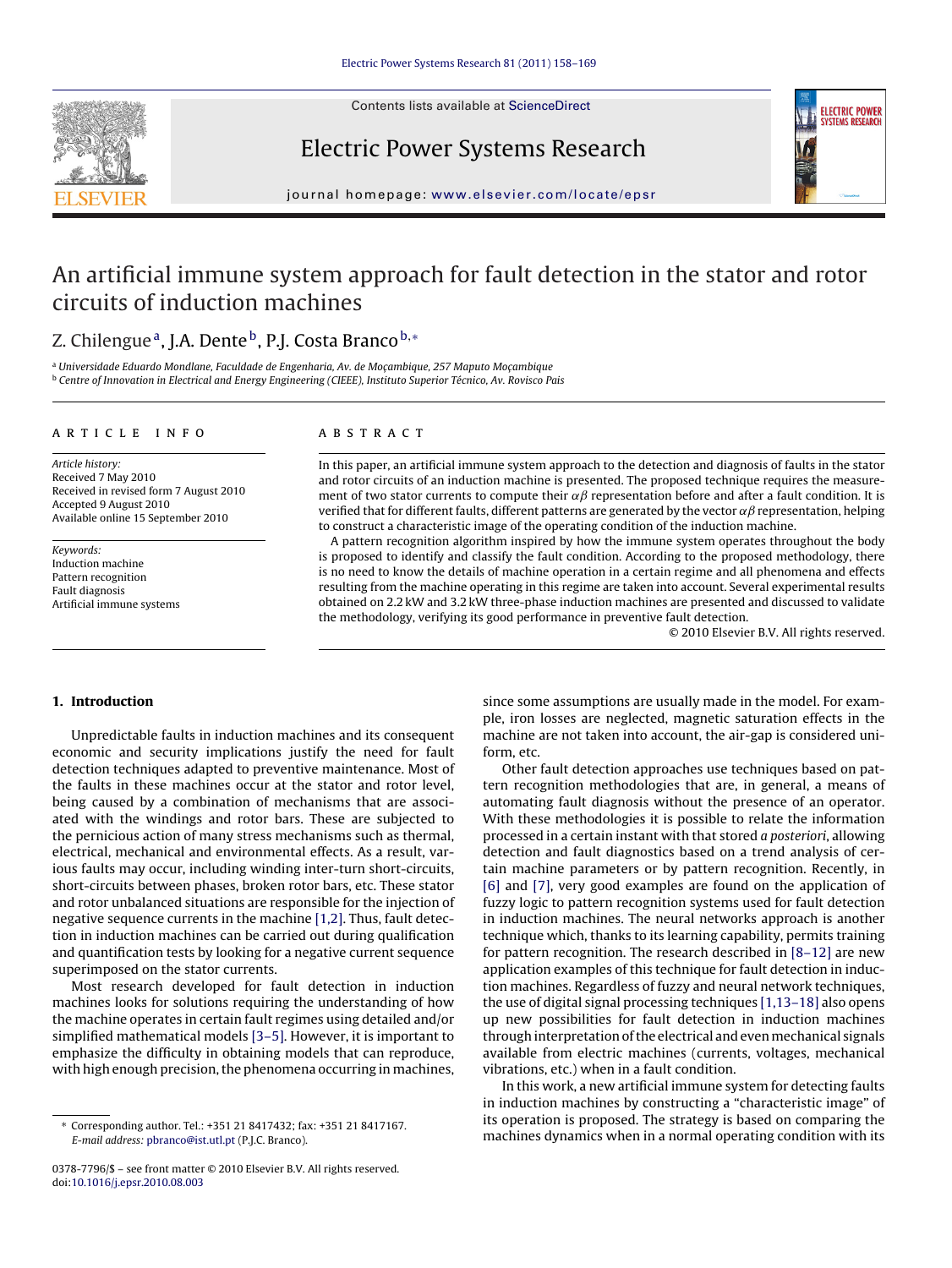#### **Table 1**

Electrical parameters of the nine windings induction machine for the stator essays.

| $P$ [kW] | U[V]    | I[A] | $N$ [rpm] | F[Hz] |
|----------|---------|------|-----------|-------|
| 2.2      | 220/380 | 4.98 | 1430      | 50    |

#### **Table 2**

Nameplate data of the DC machine used as load of the induction machine.

| Armature |       |      |           | Field excitation |  |
|----------|-------|------|-----------|------------------|--|
| $P$ [kW] | U IVI | I[A] | $N$ [rpm] | U IV             |  |
| 3.0      | 220   | 16.0 | 1500      | 220              |  |

#### **Table 3**

Electrical parameters of the wound rotor induction machine for the rotor essays.

| Stator   |         |          |           | Rotor |         |
|----------|---------|----------|-----------|-------|---------|
| $P$ [kW] | U IVI   | I[A]     | $N$ [rpm] | I [A] | $U$ [V] |
| 3.2      | 220/380 | 14.0/8.1 | 1400      | 19.0  | 110     |

dynamics in an unbalanced state. According to the proposed strategy, there is no need to know the details of machine operation in a certain regime and all phenomena and effects which result from the machine operating in a given fault condition are taken into account. Using a stationary reference frame  $\alpha\beta$  (Clarke transformation) to represent the currents, the  $\alpha\beta$  currents exhibit different patterns, which allow creating a characteristic pattern of the operating regime of the induction machine. Besides, according to the proposed strategy, it is not necessary to know the operating details corresponding to a certain regime, and all phenomena and effects which result from the induction machine operating in this regime are taken into account.

In the following section, the patterns shown by the stator currents due to the fault condition are analyzed under the  $\alpha\beta$ stationary reference frame through experimental results. The proposed fault detection algorithm inspired by the operating principles of the immune system is presented in Section 3. The proposed fault detection strategy is tested under different fault operating conditions and is presented and analyzed in Section [4, w](#page--1-0)hile conclusions are drawn in Section [5.](#page--1-0)

#### **2. The test set-up**

In the present work, the experimental study has been performed on two induction machines. For the stator essays, a squirrel-cage induction machine with nine windings available has been used. This machine has been star-connected with three windings per phase. The electrical parameters of this induction machine are listed in Table 1. An independent DC generator machine was used as load. Table 2 lists the nameplate data of the DC machine.

The rotor essays have used a wound rotor induction machine. The electrical parameters of this induction machine are listed in Table 3. An independent excitation DC generator was used as load. Table 4 lists the nameplate data of the DC machine.

The supply voltage to both induction machines has been effectuated by a three-phase balanced supply through a 3-phase variable auto-transformer. The machines were run at nominal voltages

#### **Table 4** Nameplate data of the DC machine used as load of the wound rotor induction machine.

| Armature |         |      | Field excitation |       |
|----------|---------|------|------------------|-------|
| $P$ [kW] | $U$ [V] | I[A] | $N$ [rpm]        | U [V] |
| 3.0      | 220     | 13.6 | 1500             | 220   |

under no-load as well load conditions. The stator currents were measured using a sensor current with a resolution of 100 mV/A and recorded by a digital oscilloscope (Tecktronics DSA1200). The current signals were changed using the Clark transformation using an algorithm written in MATLAB.

#### **3. Stator current patterns due to unbalanced conditions: brief analysis**

Fault situations in an induction machine, either at stator or rotor level, represent an unbalanced operating condition which is reflected in the machine. Before introducing the proposed fault detection strategy, this section briefly analyzes how the unbalanced condition of a stator or rotor in an induction machine affects the shape of its stator currents. The vector representation of the stator currents in  $\alpha\beta$  coordinates is also presented and their pattern analyzed according to each type of fault.

#### 3.1. Unbalanced stator condition

A 2.2 kW, 380 V, 50 Hz squirrel-cage induction machine having three independent windings per phase was used in the unbalanced stator experimental tests. The induction machine was star-connected using three windings in series per phase. The unbalanced condition of the stator was reproduced in laboratory by placing a variable resistance in parallel with one of the stator windings. The unbalanced stator tests were run under no-load and rated load conditions.

When representing the stator currents by their  $\alpha\beta$  components, [Fig. 1\(a](#page--1-0)) above shows their waveform when the machine operates in its normal condition. Note that some inherent machine asymmetries appear in the  $\alpha\beta$  components, which are characterized by different amplitudes although maintaining the  $\pi/2$  phase angle. The results shown in [Fig. 1\(a](#page--1-0)) below illustrate the fact that, when making a vector representation of the  $\alpha\beta$  components of the stator currents with the induction machine operating in normal condition, the pattern that emerges is a deformed circle, which was derived from the already existing residual asymmetries in the machine. On the other hand, it is noticeable that, in an ideal operating situation, the pattern would be a perfect circle.

[Fig. 1\(b](#page--1-0)) above presents the  $\alpha\beta$  components under the unbalanced stator condition. Compared with the results in [Fig. 1\(a](#page--1-0)) above, the amplitude of the  $\alpha$ -component increases, while a 3rd harmonic frequency becomes more prominent in the  $\beta$ -component and verified by the distortion present in its waveform. [Fig. 1\(b](#page--1-0)) shows the effect that the unbalanced condition of the stator has on the resulting pattern made by the  $\alpha\beta$  components. It can be observed that the circular pattern has disappeared and is replaced by an elliptical one instead. A set of experimental tests was also conducted with the induction machine operating under unbalanced stator and rated load conditions. The results obtained were similar to those shown above, but with larger amplitude.

#### 3.2. Unbalanced rotor condition

The results described above show that a stator fault can be detected by classifying the pattern taken by the  $\alpha\beta$  components: circular being no fault and elliptical indicating a stator fault. In the following, it is studied how a rotor asymmetry in an induction machine affects the shape of its stator currents.

A 3.2 kW, 380 V, 50 Hz wound rotor induction machine was used. The rotor asymmetry was produced by inserting a variable resistance in one of the rotor phases. The tests were run for rated load conditions.

When representing the stator currents by their  $\alpha\beta$  components, Fig.  $1(c)$  and  $(d)$  above shows their time evolution for the nor-